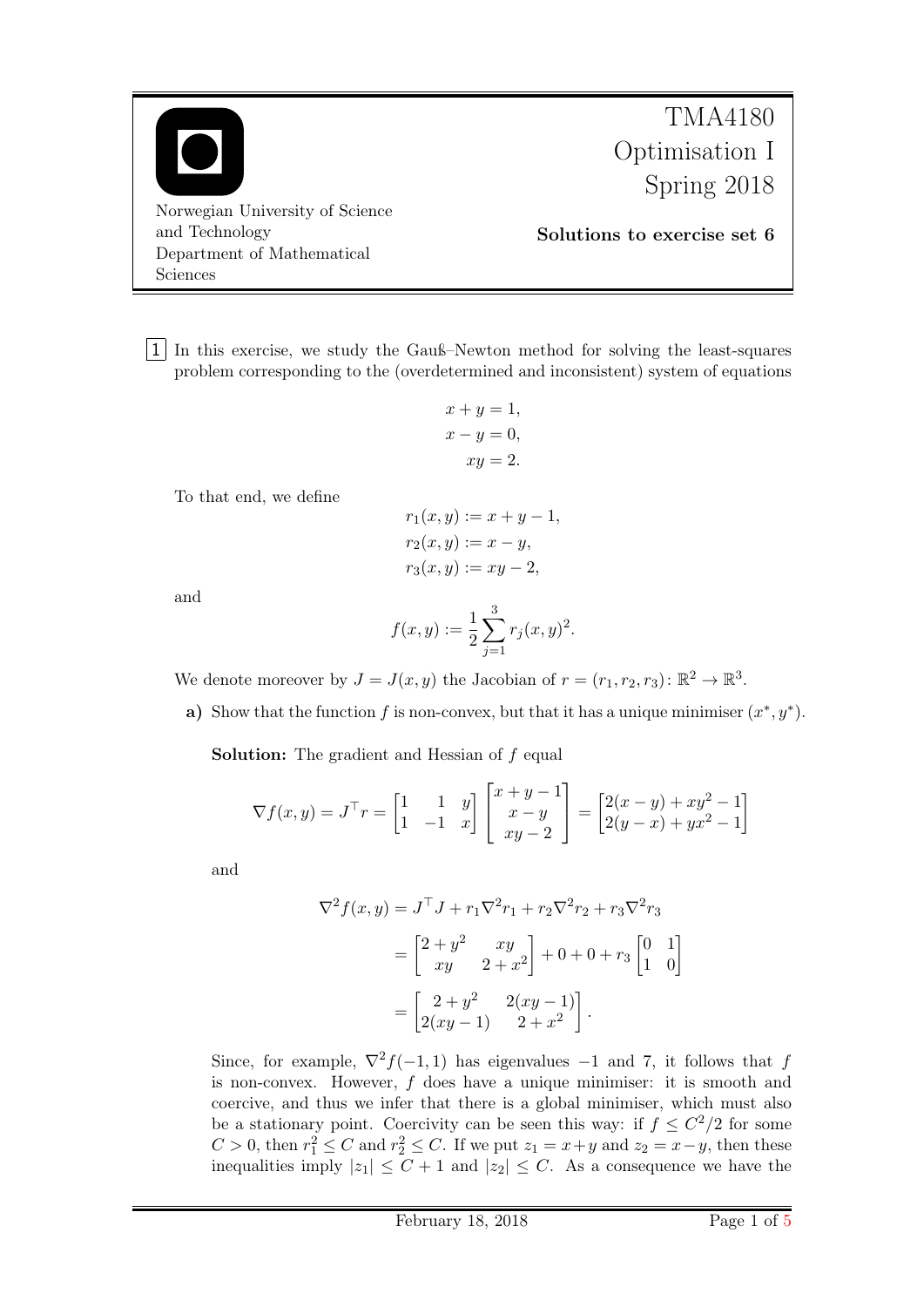boundedness of  $|x| = |(z_1 + z_2)/2| \leq C + 1/2$  and  $|y| = |(z_1 - z_2)/2| \leq C + 1/2$ . Therefore, if either  $|x| \to \infty$  or  $|y| \to \infty$ , then also  $f(x, y) \to \infty$ . The stationary point for  $f$  must satisfy the equations

 $xy(x + y) = 2$  and  $xy(x - y) = 4(x - y)$ ,

which can be seen by adding and subtracting the equations in the system  $\nabla f =$ 0. If  $x \neq y$ , then  $xy = 4$  from the second equation, so that  $y = \frac{1}{2} - x$  from the first. But as  $4 = xy = x(\frac{1}{2} - x)$  has complex solutions in x, we reject this case. Therefore  $x = y$ , which gives solutions  $x = y = 1$  from the first equation. Thus the function has only one stationary point, and since the minimum exists and must satisfy the optimality conditions, this is the point of global minimum.

b) Show that the matrix  $J^{\top}J$  required in the Gauß–Newton method is positive definite for all  $x, y$ .

**Solution:** Remember first that any matrix of the form  $J^{\top}J$  is symmetric positive semi-definite (SPSD), which follows from

$$
v^{\top} (J^{\top} J) v = (Jv)^{\top} (Jv) = ||Jv||^2 \ge 0.
$$

Moreover, SPSD matrices are characterised by having nonnegative eigenvalues, while a matrix is symmetric positive definite (SPD) if and onlfy if it has strictly positive eigenvalues.

Computing det  $J^{\top}J = 2(x^2 + y^2 + 2) > 0$ , we see that  $J^{\top}J$  is invertible. In particular, all eigenvalues are nonzero, and hence, strictly positive (being nonnegative). Therefore,  $J^{\top}J$  is positive definite.

c) Show that the Gauß–Newton method with Wolfe line search for the minimisation of f converges for all initial values  $(x_0, y_0)$  to the unique solution of the nonlinear least squares problems.

**Solution:** We show that  $J(x, y)$  satisfies the "full-rank condition"

$$
||J(x,y)v|| \ge \gamma ||v||
$$

for all  $(x, y) \in \mathbb{R}^2$ , where  $\gamma > 0$  is a constant. Theorem 10.1 in N&W then implies that the Gauß–Newton method with Wolfe line search converges for all initial values.

Now,

$$
||J(x,y)v||2 = (v1 + v2)2 + (v1 - v2)2 + (yv1 + xv2)2
$$
  
\n
$$
\geq 2 (v12 + v22) = 2||v||2,
$$

and so we may put  $\gamma =$ √ 2 to get the desired inequality.

d) Perform one step of the Gauß–Newton method (without line search) for the solution of this least-squares problem. Use the initial value  $(x_0, y_0) = (0, 0)$ .

**Solution:** With  $(x_0, y_0) = (0, 0)$ , we have

$$
J^{\top} J = \begin{bmatrix} 2 & 0 \\ 0 & 2 \end{bmatrix} \quad \text{and} \quad J^{\top} r = \begin{bmatrix} -1 \\ -1 \end{bmatrix}.
$$

Solving the linear system  $J^{\top}Jp = -J^{\top}r$  gives  $p = (1/2, 1/2)$ , so that

$$
(x_1, y_1) = (x_0, y_0) + p = (1/2, 1/2).
$$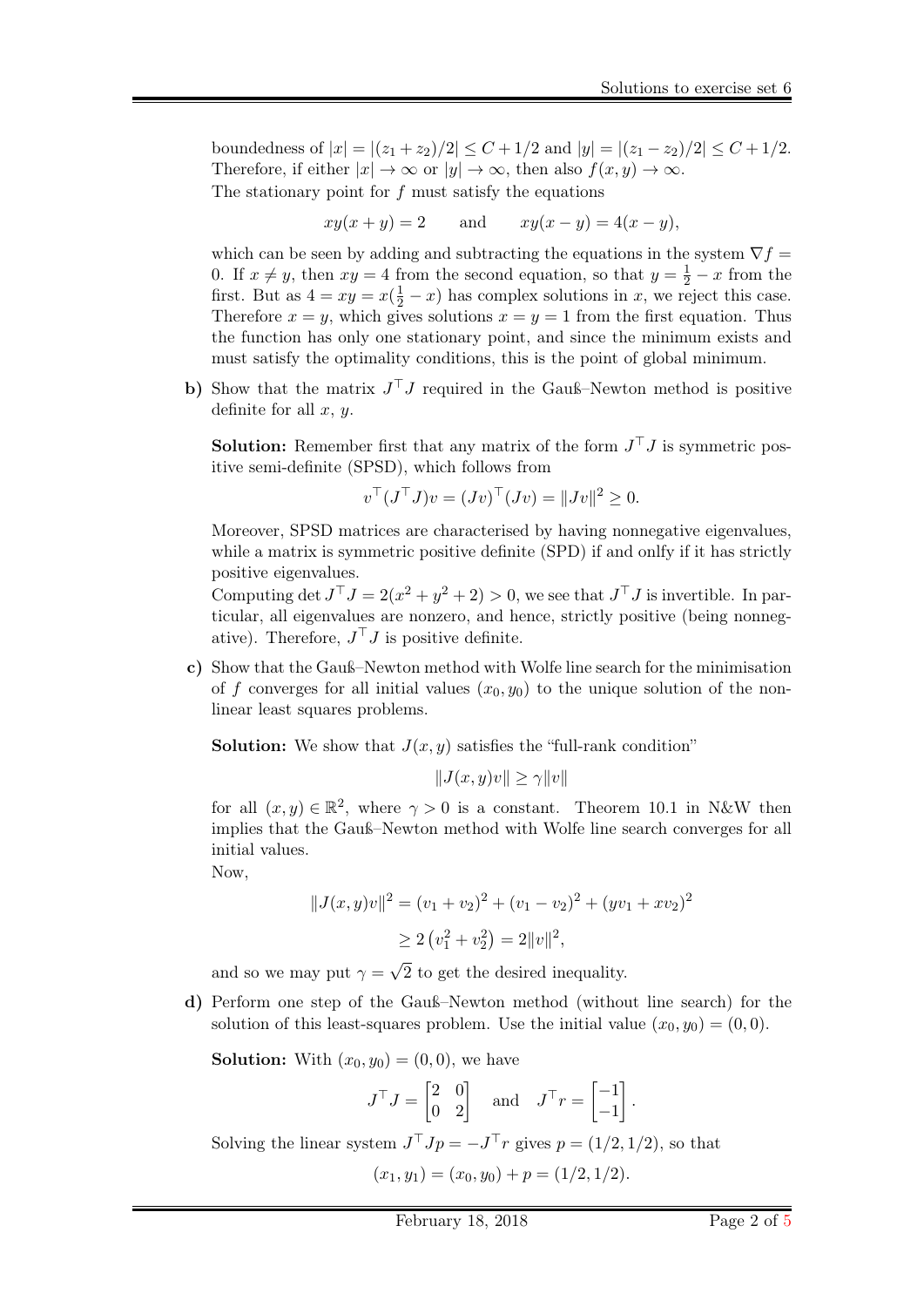2 Let

$$
f(x) = x_1^4 + 2x_2^4 + x_1x_2 + x_1 - x_2 + 2.
$$

Starting at the point  $x_0 = (0,0)$  compute explicitly one step for the trust region method with the model function  $m(p) = f(x_0) + g^{\top}p + \frac{1}{2}$  $\frac{1}{2}p^{\top}Bp$ , where  $g = \nabla f(x_0)$ ,  $B = \nabla^2 f(x_0)$ , and the trust region radius  $\Delta = 1$ .

**Solution:** We invoke Theorem 4.1 in Nocedal & Wright, which says that  $p_0$  is a global minimizser to the trust-region subproblem

<span id="page-2-2"></span><span id="page-2-1"></span><span id="page-2-0"></span>
$$
\min_{\|p\| \le \Delta} m(p),
$$

with  $\Delta = 1$ , if and only if there exists a  $\lambda \geq 0$  such that

$$
(B + \lambda \operatorname{Id})p_0 = -g,\tag{1}
$$

$$
\lambda(\Delta - \|p_0\|) = 0, \text{ and} \tag{2}
$$

$$
B + \lambda \operatorname{Id} \quad \text{is positive semi-definite.} \tag{3}
$$

Routine calculations yield that

$$
g = \nabla f(x_0) = \begin{bmatrix} 1 \\ -1 \end{bmatrix}
$$
, and  $B = \nabla^2 f(x_0) = \begin{bmatrix} 0 & 1 \\ 1 & 0 \end{bmatrix}$ .

Since B has eigenvalues  $\pm 1$ , we must have  $\lambda \geq 1$  in order to guarantee the positive semi-definiteness of the matrix  $B + \lambda Id$ . As a result, from complementarity condition [\(2\)](#page-2-0) we must have  $||p_0|| = 1$ , so  $p_0$  lies on the trust-region boundary.

Solution of  $(1)$  equals

$$
p_0 = \frac{1}{1 - \lambda} \begin{bmatrix} 1 \\ -1 \end{bmatrix}
$$

provided  $\lambda \neq 1$  (there is no solution for  $\lambda = 1$ ), and from the conditions  $||p_0|| = 1$ and  $\lambda > 1$ , we thus end up with

$$
\lambda = 1 + \sqrt{2}
$$
, and  $p_0 = \frac{1}{\sqrt{2}} \begin{bmatrix} -1 \\ 1 \end{bmatrix}$ .

Next step is therefore  $x_1 = x_0 + p_0 = p_0$ .

 $|3|$  Let

$$
f(x) = \frac{1}{2}x_1^2 + x_2^2,
$$

put  $x_0 = (1, 1)$ , and define the model function  $m(p) = f(x_0) + g^{\top}p + \frac{1}{2}$  $\frac{1}{2}p^{\top}Bp$  with  $g = \nabla f(x_0)$  and  $B = \nabla^2 f(x_0)$ .

a) Compute explicitly the next step  $p$  in the trust region method using values of  $\Delta = 2$  and  $\Delta = 5/6$ .

Solution: Note first that

$$
g = \nabla f(x_0) = \begin{bmatrix} 1 \\ 2 \end{bmatrix}
$$
 and  $B = \nabla^2 f(x_0) = \begin{bmatrix} 1 & 0 \\ 0 & 2 \end{bmatrix}$ ,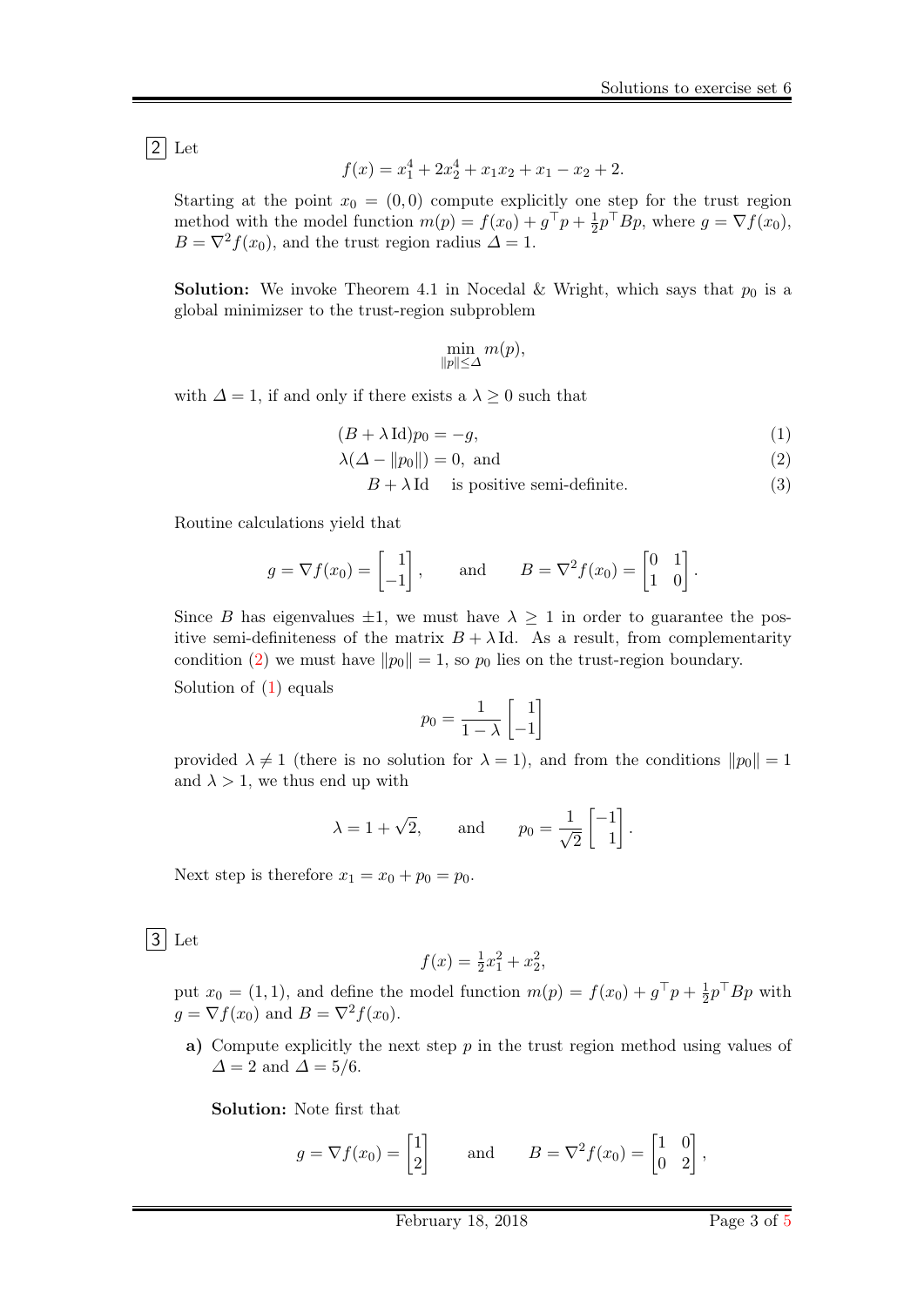and that the unconstrained minimizer of m equals  $p_0^B = -B^{-1}g = -(1, 1)$ . When  $\Delta = 2$ , this point is feasible—indeed,  $||p_0^{\text{B}}|| = \sqrt{2} < 2$ —and hence, we compute the next step with  $p_0 = p_0^B$  as  $x_1 = x_0 + p_0 = (0, 0)$ , which turns out to be the global minimizer of  $f$ .

If, however,  $\Delta = 5/6$ , then [\(1\)](#page-2-1) from Theorem 4.1 in N&W implies that

$$
p_0 = -\begin{bmatrix} 1/(1+\lambda) \\ 2/(2+\lambda) \end{bmatrix}
$$

for some  $\lambda \geq 0$ . We cannot have  $\lambda = 0$ , because then  $p_0 = p_0^B$ , which is infeasible. Thus  $\lambda > 0$  and  $||p_0|| = \Delta = 5/6$  by complementarity condition [\(2\)](#page-2-0). Written out and simplifying, the latter equation becomes

$$
0 = 25\lambda^4 + 150\lambda^3 + 145\lambda^2 - 132\lambda - 188
$$
  
=  $(\lambda - 1)(25\lambda^3 + 175\lambda^2 + 300\lambda + 188).$ 

Since the second factor in the last expression is positive for all  $\lambda \geq 0$ , we infer that  $\lambda = 1$  is the only possibility. This gives

$$
p_0 = (-1/2, -2/3)
$$
 and  $x_1 = x_0 + p_0 = (1/2, 1/3).$ 

(Note that condition  $(3)$  is automatically satisfied because B is positive definite.)

b) Compute for all  $\Delta > 0$  the next step in the dogleg method.

**Solution:** If  $\Delta \geq 2$ , the full step  $p_0 = p_0^B$  is feasible, yielding  $x_1 = x_0 + p_0 = (0, 0)$ . Next, the steepest descent step equals

$$
p_0^{\rm U}=-\frac{g^\top g}{g^\top B g}g=-\begin{bmatrix}5/9\\10/9\end{bmatrix}
$$

and satisfies  $||p_0^{\text{U}}|| = 5\sqrt{5}/9 \approx 1.24$ . If  $\Delta \le ||p_0^{\text{U}}||$ , the dogleg method chooses  $p_0$ to lie on the "steepest descent trajectory", scaled to lie on the boundary of the trust-region, so that

$$
p_0 = \frac{\Delta}{\|p_0^{\text{U}}\|} p_0^{\text{U}} = -\frac{\Delta}{\sqrt{5}} \begin{bmatrix} 1 \\ 2 \end{bmatrix}.
$$

This yields a new step  $x_1 = \left(1 - \frac{\Delta}{\sqrt{2}}\right)$  $\frac{1}{5}$ , 1 –  $\frac{2\Delta}{\sqrt{5}}$  $\frac{4}{5}$ ). Observe that for  $\Delta = 5/6$ , this gives  $x_1 \approx (0.63, 0.25)$ , which is not too far from the optimal  $x_1$  found in the previous problem. √

For the remaining case 5  $5/9 < \Delta < 2$ , we follow the dogleg path

$$
p(\tau) = p_0^{\mathrm{U}} + \tau \left( p_0^{\mathrm{B}} - p_0^{\mathrm{U}} \right), \qquad \tau \in (0, 1)
$$

until it hits the boundary of the trust-region, that is, when

$$
\Delta^{2} = ||p(\tau)||^{2} = ||p_{0}^{U}||^{2} + 2\tau (p_{0}^{B} - p_{0}^{U})^{\top} p_{0}^{U} + \tau^{2} ||p_{0}^{B} - p_{0}^{U}||^{2}
$$
  
= 
$$
\frac{17}{81} \tau^{2} + \frac{20}{81} \tau + \frac{125}{81}
$$

Solving this quadratic equation with respect to  $\tau$  gives

$$
\tau = -\frac{10}{17} + \frac{9}{17}\sqrt{17\Delta^2 - 25},
$$

where the other solution has been discarded since it results in  $\tau < 0$ . Next step is therefore  $x_1 = x_0 + p(\tau)$ , with  $\tau$  as above.